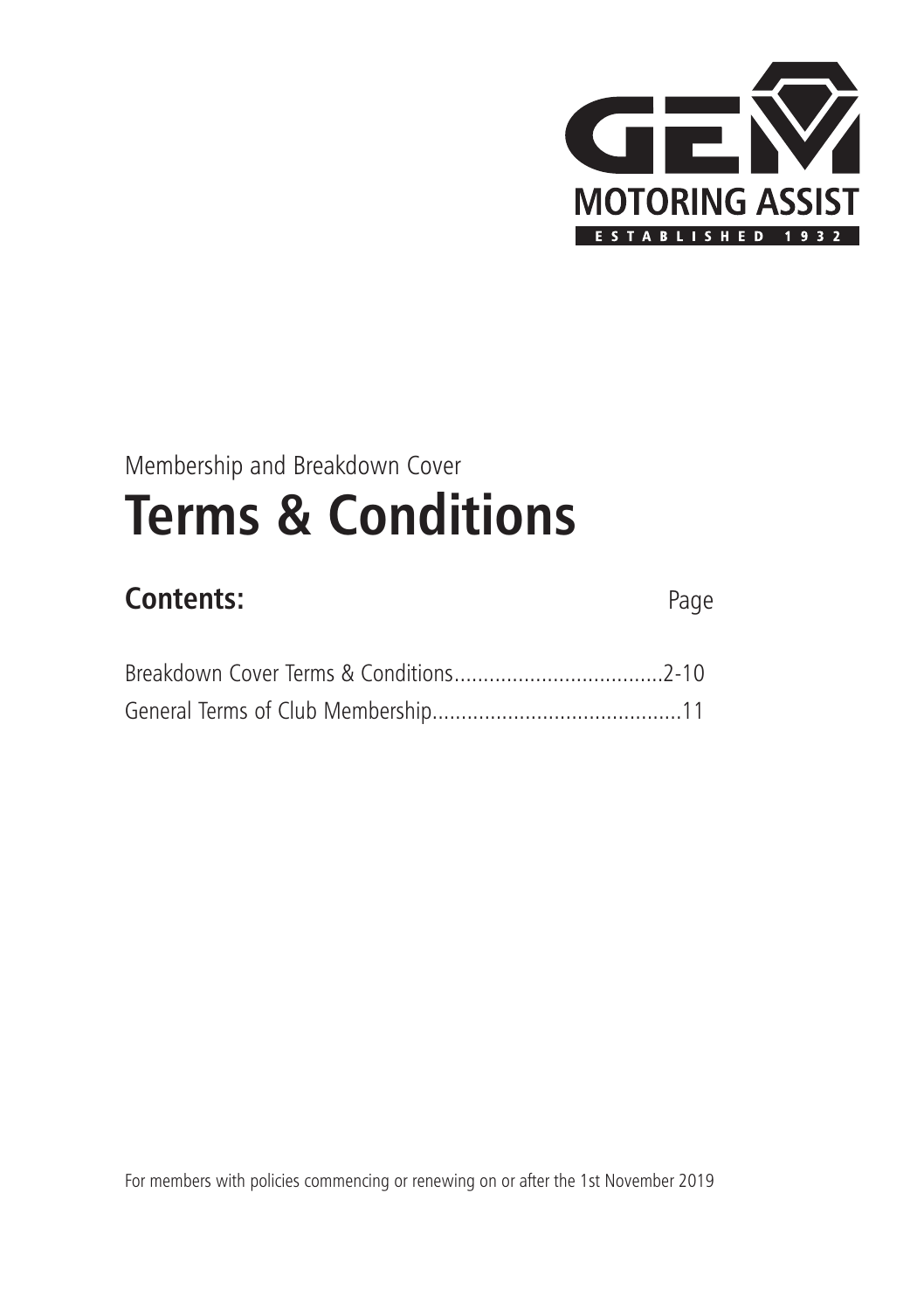

# Breakdown Cover Terms and Conditions

### **What to do if you breakdown**

If the vehicle breaks down you must call the 24 hour Rescue Control Centre on:-

## **Telephone: 0330 999 2505 or 01206 785805**

where our trained staff will deal with your request quickly.

Calls to 03 numbers cost no more than a national rate call to an 01 or 02 number and when called from any type of line including mobile, BT or other fixed line, should count towards any inclusive minutes in the same way as 01 and 02 calls.

If you are deaf, hard of hearing or speech impaired, please send a text message containing your full name, membership number, vehicle registration and home postcode to 07537 404890.

Please have the following information available when you phone:

- v your name, membership number and postcode
- $\bullet$  the phone number (including area code) you are calling from
- $\blacktriangledown$  the location of the broken down vehicle, including road numbers or names and landmarks
- $\bullet$  the registration number, make, model and colour

Please keep this document in a safe place. Valid for members with policies commencing or renewing on or after the 1st November 2019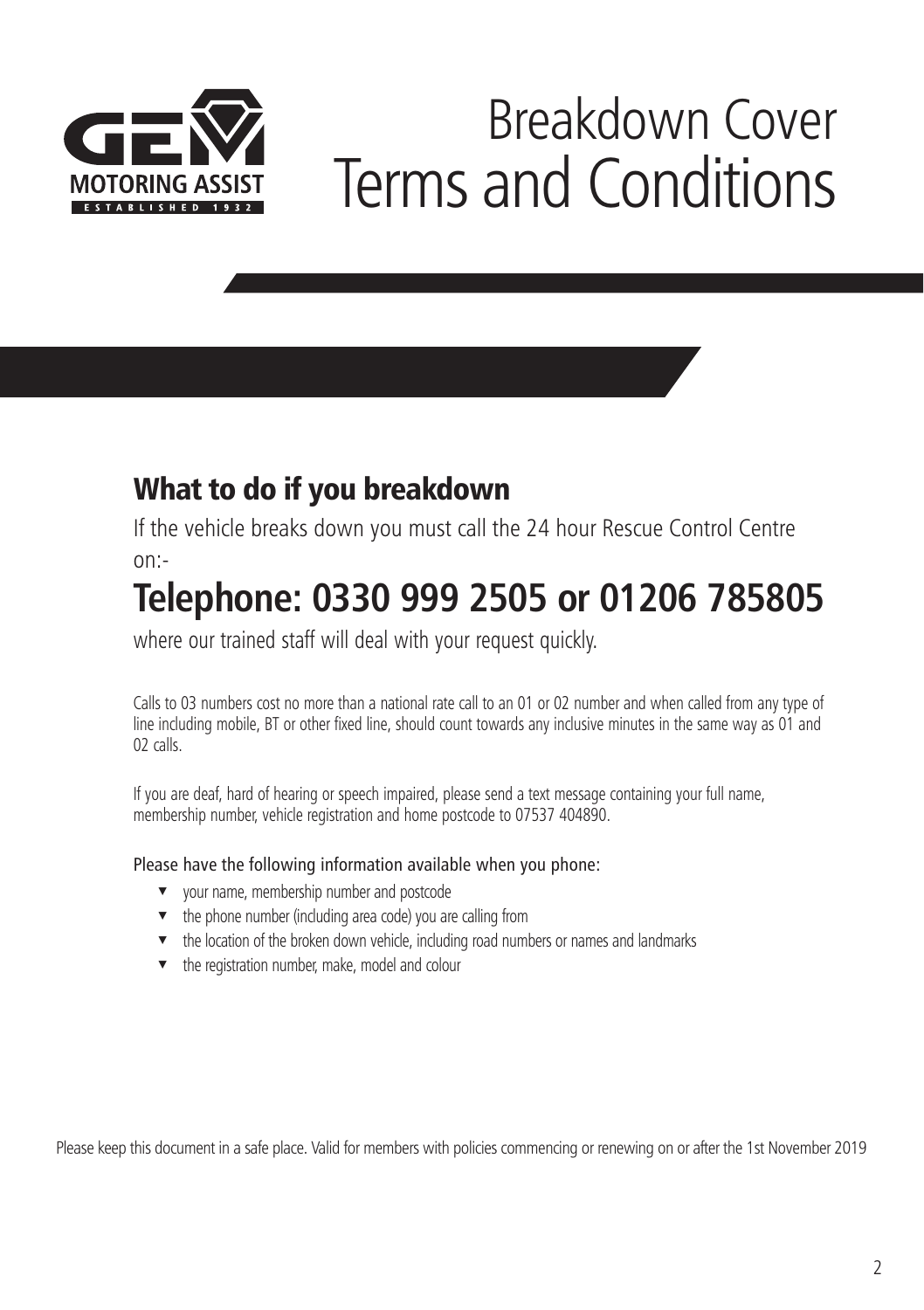## **GEM Motoring Assist Services**

We will provide cover to a vehicle you are driving or to a vehicle owned by you or any member named on the policy schedule where you are a passenger, for breakdowns and the costs involved with the breakdown, in accordance with the Terms and Conditions and the level of service you purchased.

Cover will apply to breakdowns which occur within the territorial limits and during the period of insurance, providing your cover is fully paid at the time of the breakdown.

All members detailed on the policy schedule must reside at the same address within the territorial limits.

This insurance is written in English and all communications about it will be in English. Unless we have agreed otherwise with you, in writing, this insurance is governed by English Law.

#### The level of service you have purchased is detailed on your policy schedule. Details of each level of service are as **follows:**

#### **Recovery EXTRA**

#### The following services are only available if you have Recovery EXTRA and have paid the appropriate premium.

#### Roadside Assistance & Recovery

Following a breakdown occurring at least a quarter of a mile from your home address, we will arrange and pay for a recovery operator to spend up to 60 minutes, where appropriate, at the breakdown location to attempt a repair to the vehicle.

If in the opinion of the recovery operator, the vehicle cannot be repaired within 60 minutes at the breakdown location, we will arrange and pay for the vehicle, you and the passengers to be recovered to the nearest suitable garage which is able to repair the vehicle the same working day.

#### This benefit is designed to cover small emergency repairs. It will not cover the cost of any parts or materials. Any work which is not carried out at the breakdown location is not covered. It is provided under a separate contract between you and **the garage.**

If no suitable garage is open at the time or the repair cannot be made the same working day, we will arrange and pay the cost of recovering the vehicle, you and the passengers to any one place you choose within the territorial limits. Any recovery must take place at the same time as the initial call-out.

#### Home Assistance

Following a breakdown occurring at your home address or within a quarter of a mile of your home address, we will arrange and pay for a recovery operator to spend up to 60 minutes, where appropriate, at the breakdown location to attempt a repair to the vehicle. If in the opinion of the recovery operator, the vehicle cannot be repaired within 60 minutes at the breakdown location, we will arrange and pay for the vehicle, you and the passengers to be recovered to the nearest suitable garage which is able to undertake the repair.

#### Alternative Travel or Emergency Overnight Accommodation

If the vehicle breaks down while it is more than 25 miles from your home address and it cannot be repaired at the breakdown location or at the nearest suitable garage during the same working day, providing the vehicle is being repaired at the nearest suitable garage, we will reimburse the cost of necessary emergency overnight accommodation or alternative travel arrangements to allow you to continue your original journey and collect the vehicle once it has been repaired.

The most we will reimburse is £200:

- $\blacktriangledown$  for alternative road or rail travel or car hire (we will not pay any amounts for fuel, oil, insurance or any excess for the hire car); or
- for one night's hotel accommodation for you and the passengers. (The amount we will reimburse will only be for the rooms. We will not pay any amount for meals or drinks).

#### Before you arrange alternative travel or accommodation you must call the Rescue Control Centre for their agreement. We **will only reimburse amounts covered by this insurance if we receive valid invoices and receipts.**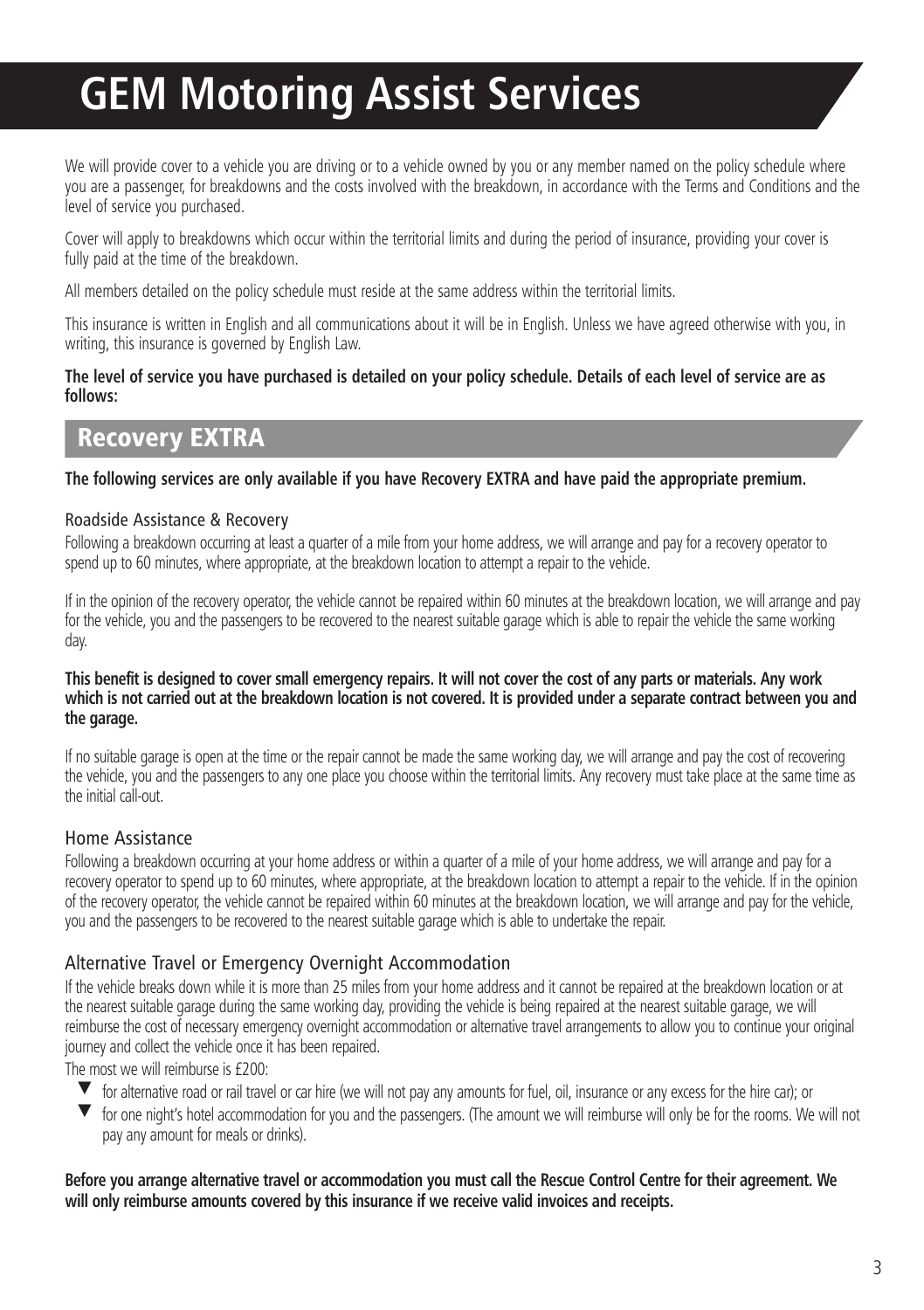#### Driver Illness

If you are unable to continue your journey due to illness or injury we will arrange and pay for an alternative driver to return the vehicle to your home address. Alternatively, we will arrange and pay the cost of recovering the vehicle to your home address. A medical certificate will be required to validate the claim.

#### Accident, Vandalism or Theft

If your vehicle cannot be driven as a result of damage, which is caused by an accident, vandalism or theft, we will arrange and pay for the vehicle, you and the passengers to be recovered to a local address of your choice within 10 miles of the breakdown.

#### Keys

If you lock the vehicle keys within the vehicle or they are lost or stolen, we will pay the cost of call-out and mileage charges to recover the vehicle, you and the passengers to the nearest suitable garage or your preferred destination, within 10 miles of the breakdown. All other costs incurred, including any specialist equipment needed to move the vehicle, will be at your expense.

#### Misfuel Assist

If your vehicle cannot be driven as a result of using the incorrect type of fuel in the fuel tank, we will arrange and pay up to £70 towards the cost of conducting a fuel drain and flush at the roadside. If this is not possible at the time, we will arrange and pay up to £70 towards the cost of recovering the vehicle, you and the passengers to the nearest suitable garage or your preferred destination if closer. Any costs above £70 will be at your expense.

#### Caravan and Trailer Service

Any caravan (up to 7 metres/23 feet long, not including the length of the a-frame or hitch) or trailer (up to 3.05 metres/10 feet long including any load, not including the length of the a-frame or hitch) attached to the broken down vehicle will be recovered with the vehicle, you and the passengers.

In the event of a breakdown to the caravan or trailer being towed by the vehicle, we will recover it to the nearest suitable garage or your preferred destination within 10 miles of the breakdown. Any caravan or trailer must be attached using a standard 50 millimetre (2 inch) towing coupling.

#### Toll Authority Fees

We will pay the cost of Toll Authority fees incurred by the recovery operator to access or recover your vehicle.

#### Message Service

If help is arranged by the Rescue Control Centre, we can contact your family or colleagues to let them know.

#### **Recovery RECLAIM**

If you have selected to take Recovery RECLAIM, you can call our 24 hour Rescue Control Centre or you can make your own arrangements for assistance to your broken down vehicle. However, you must pay the recovery firm's costs and expenses yourself and then send us the invoice(s) together with any receipts and a completed claim form in accordance with General Condition 11. We will then reimburse the appropriate costs shown.

#### The following services are only available if you have Recovery RECLAIM and have paid the appropriate premium.

#### Roadside Assistance & Recovery

Following a breakdown occurring at least a quarter of a mile from your home address, you can reclaim the cost of a recovery operator spending up to 60 minutes, where appropriate, at the breakdown location to attempt a repair to the vehicle.

If in the opinion of the recovery operator, the vehicle cannot be repaired within 60 minutes at the breakdown location, you can reclaim the cost of recovering the vehicle, you and the passengers to the nearest suitable garage which is able to repair the vehicle the same working day.

#### This benefit is designed to cover small emergency repairs. It will not cover the cost of any parts or materials. Any work which is not carried out at the breakdown location is not covered. It is provided under a separate contract between you and **the garage.**

If no suitable garage is open at the time or the repair cannot be made the same working day, you can reclaim the cost of recovering the vehicle, you and the passengers to any one place you choose within the territorial limits. Any recovery must take place at the same time as the initial call-out.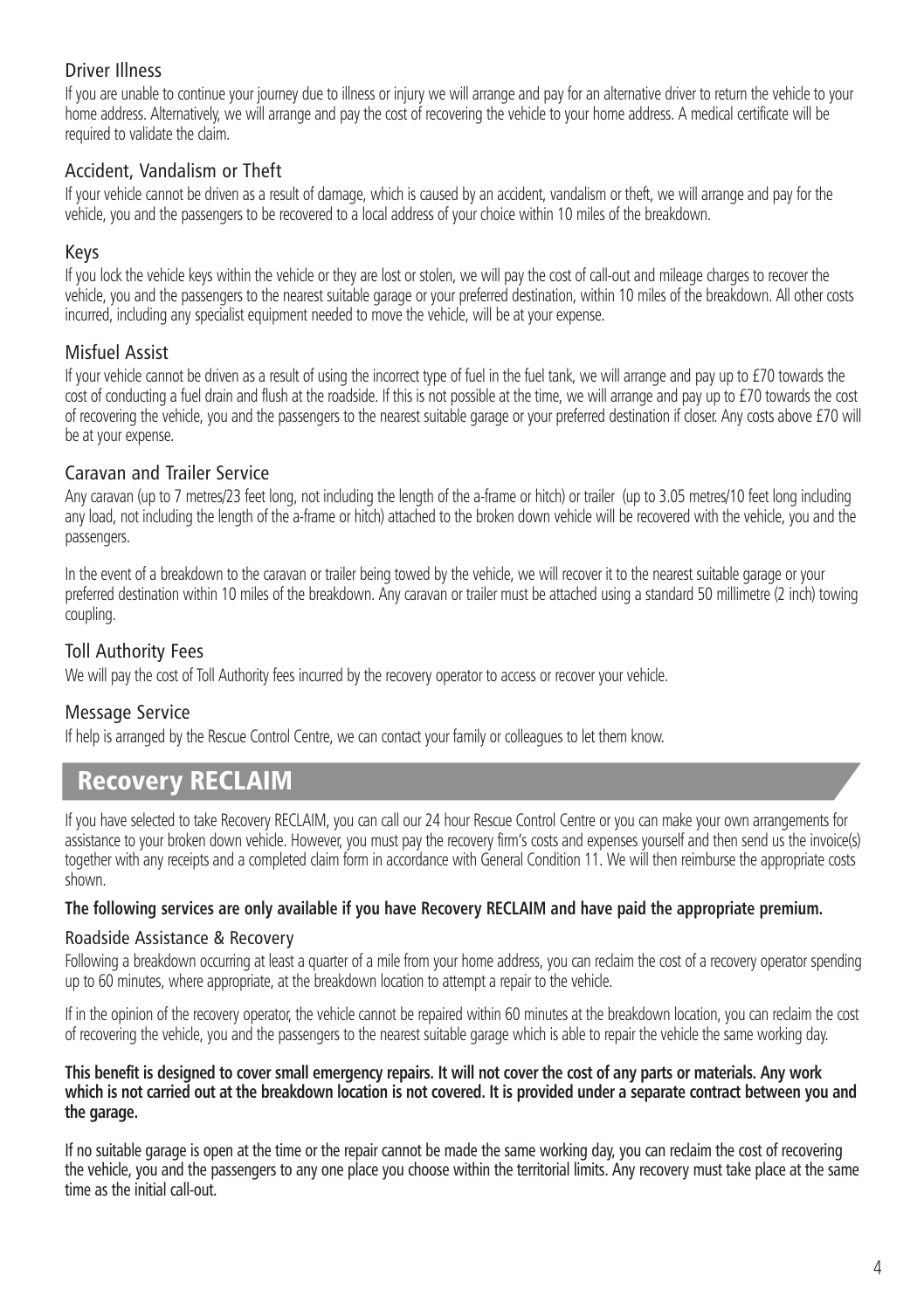#### Home Assistance

Following a breakdown occurring at your home address or within a quarter of a mile of your home address, you can reclaim the cost of a recovery operator spending up to 60 minutes ,where appropriate, at the breakdown location to attempt a repair to the vehicle. If in the opinion of the recovery operator, the vehicle cannot be repaired within 60 minutes at the breakdown location, you can reclaim the cost of callout and mileage charges to recover the vehicle, you and the passengers to the nearest suitable garage within 10 miles which is able to undertake the repair.

#### Alternative Travel or Emergency Overnight Accommodation

If the vehicle breaks down while it is more than 25 miles from your home address, and it cannot be repaired at the breakdown location or at the nearest suitable garage during the same working day, providing the vehicle is being repaired at the nearest suitable garage, you can reclaim the cost of necessary emergency overnight accommodation or alternative travel arrangements to allow you to continue your original journey and collect the vehicle once it has been repaired.

The most you can reclaim is £200:

- $\blacktriangledown$  for alternative road or rail travel or car hire (we will not pay any amounts for fuel, oil, insurance or any excess for the hire car); or
- **T** for one night's hotel accommodation for you and the passengers. (The amount you can reclaim will only be for the rooms. We will not pay any amount for meals or drinks).

#### Before you arrange alternative travel or accommodation you must call the Rescue Control Centre for their agreement. You **can only reclaim amounts covered by this insurance once we receive valid invoices and receipts.**

#### Driver Illness

If you are unable to continue your journey due to illness or injury you can reclaim the cost of an alternative driver to return the vehicle to your home address. Alternatively, you can reclaim the cost of recovering the vehicle to your home address. A medical certificate will be required to validate the claim.

#### Accident, Vandalism or Theft

If your vehicle cannot be driven as a result of damage, which is caused by an accident, vandalism or theft, you can reclaim the cost of recovering the vehicle, you and the passengers to a local address of your choice within 10 miles of the breakdown.

#### Keys

If you lock the vehicle keys within the vehicle or they are lost or stolen, you can reclaim the cost of call-out and mileage charges to recover the vehicle, you and the passengers to the nearest suitable garage or your preferred destination within 10 miles of the breakdown. All other costs incurred, including any specialist equipment needed to move the vehicle, will be at your expense.

#### Misfuel Assist

If your vehicle cannot be driven as a result of using the incorrect type of fuel in the fuel tank, you can reclaim up to £70 towards the cost of conducting a fuel drain and flush at the roadside. If this is not possible at the time, you can reclaim up to £70 towards the cost of recovering the vehicle, you and the passengers to the nearest suitable garage or your preferred destination if closer. Any costs above £70 will be at your expense.

#### Caravan and Trailer Service

You can reclaim the cost of recovering any caravan (up to 7 metres/23 feet long, not including the length of the a-frame or hitch) or trailer (up to 3.05 metres/10 feet long including any load, not including the length of the a-frame or hitch) attached to the broken down vehicle. The caravan or trailer will be recovered alongside the vehicle, you and the passengers.

In the event of a breakdown to the caravan or trailer being towed by the vehicle, you can reclaim the cost of recovering it to the nearest suitable garage or your preferred destination within 10 miles of the breakdown. Any caravan or trailer must be attached using a standard 50 millimetre (2 inch) towing coupling.

#### Toll Authority Fees

You can reclaim the cost of Toll Authority fees incurred by the recovery firm to access or recover your vehicle.

#### Message Service

If help is arranged by the Rescue Control Centre, we can contact your family or colleagues to let them know.

#### A claim form can be obtained:

- <sup>t</sup> by calling **01342 825676**
- online at www.motoringassist.com
- by emailing claimform@motoringassist.com
- by writing to GEM Motoring Assist, Station Road, Forest Row, East Sussex RH18 5EN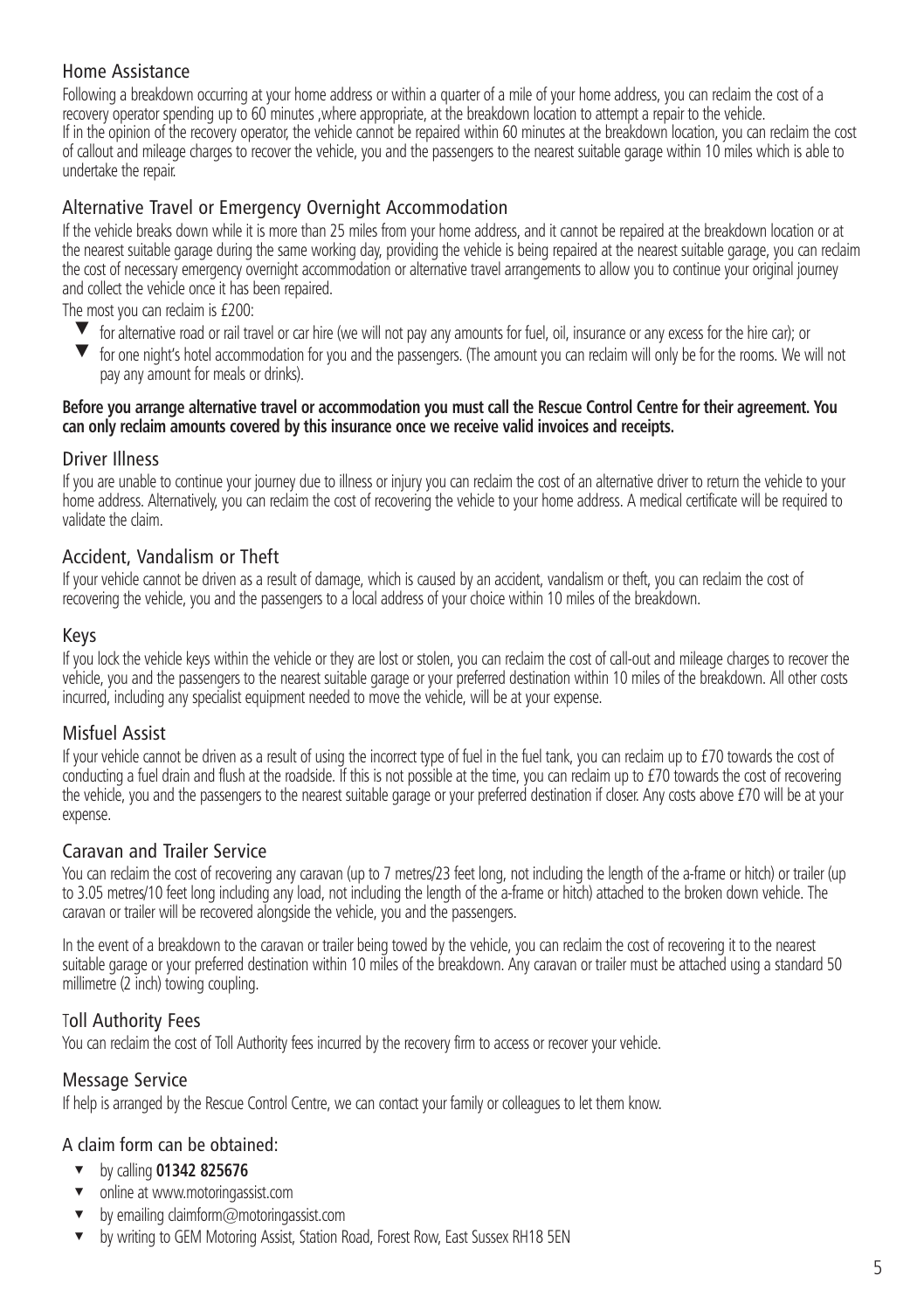### Definitions

**Accident -** a collision immediately rendering the vehicle immobile or unsafe to drive.

**Breakdown –** an electrical or mechanical failure or breakage, flat battery, puncture, lack of fuel to the vehicle which results in you not being able to drive the vehicle.

**Call-out –** the deployment of a recovery operator to the vehicle. **Home Address –** the place where you reside as shown on your policy schedule.

**Passengers –** all non-fare paying persons travelling with the vehicle at the time of the breakdown, up to the legal carrying capacity of the vehicle.

**Period of Insurance –** the period of time covered by this insurance (as shown on the policy schedule).

**Policy Administrators –** GEM Motoring Assist, Station Road, Forest Row, East Sussex RH18 5EN Tel: 01342 825676.

**Policy Schedule** – provides evidence that your insurance is in force and shows details such as your name, Membership number and period of insurance.

**Recovery Operator –** the independent technician we appoint to attend the breakdown.

**Recovery/Recover/Recovered –** the transportation of the vehicle and/or its occupants by the recovery operator.

**Specialist Equipment –** non-standard apparatus or recovery vehicles which in the opinion of the recovery operator are required to safely recover the vehicle. Specialist equipment includes but is not limited to winching, skates, sliders, dolly wheels, donor wheels and a crane lift.

**Suitable Garage** – any appropriately qualified mechanic or garage within the territorial limits which is suitable for the type of repair required and where the remedial work undertaken can be evidenced in writing.

**Territorial Limits –** England, Scotland, Wales, Northern Ireland, the Isle of Man and Jersey and Guernsey.

**Vehicle –** any of the following types of vehicle which is being driven by you or which you own and are travelling in as a passenger at the time of the breakdown:

- $\blacktriangledown$  Private cars or motorcycles
- $\blacktriangledown$  Vans with a gross vehicle weight (GVW) up to 2500 kgs
- $\blacktriangledown$  Motorhomes/campervans with a GVW up to 3500 kgs which do not exceed 7 metres/23 feet in length or 2.3 metres/7 feet 7 inches in width (including any extra fitments)

**We, us, our –** Call Assist Limited, Axis Court, North Station Road, Colchester, Essex CO1 1UX and/or DAS Legal Expenses Insurance Company Limited, DAS House, Quay Side, Temple Back, Bristol BS1 6NH.

**You, your, member –** the person named as the member on the policy schedule.

### General Conditions

- **1** We will only provide the cover described in this insurance if:
	- $\blacktriangledown$  you have met all the terms and conditions;
	- $\blacktriangledown$  the information you have given to us and the Policy Administrators is, as far as you know, correct and complete. (Any payment made under this insurance will be based on the original information given to us and the Policy Administrators).

If you have failed to give us complete and accurate information or have not met the terms and conditions, this could lead to your claim being denied or the insurance not being valid.

- **2** We can usually provide assistance for services which are not covered under this insurance policy. All costs (including an administration fee) must be paid for immediately by credit or debit card.
- **3** This insurance only applies to you and cannot be transferred to anyone else.
- **4** Providing it is safe to do so, you must remain with or nearby the vehicle until help arrives and present photographic identification if requested.
- **5** If a claim is made which you or anyone acting on your behalf knows is false, fraudulent or exaggerated, we will not pay the claim and cover under this insurance will end.
- **6** You must take all reasonable steps to prevent a breakdown, and your vehicle must not be driven in an unsafe or unroadworthy condition or until repairs recommended following service have been carried out.
- **7** You must keep your vehicle properly maintained and serviced in accordance with the manufacturer's specifications, including the maintenance of proper levels of oil and water.
- **8** Your vehicle must have a valid MOT, be taxed (unless either are exempt), be insured and registered in the UK.
- **9** You must be able to provide proof of valid motor insurance which proves you were legally insured to drive the broken down vehicle at the time of the claim if this is requested by us. Proof of insurance must be provided within 7 working days.
- **10** The Policy Administrators reserve the right not to offer renewal of your cover.
- **11** Any claim against a Recovery RECLAIM policy must be made in writing to GEM RECLAIM, Call Assist Limited, Axis Court, North Station Road, Colchester, Essex CO1 1UX or by email to reclaim@motoringassist.com within 14 days of the breakdown concerned and you must supply such information, details and documentary evidence as GEM Motoring Assist and/or the underwriters may reasonably require.
- **12** Details of your cover may not reach us by the time assistance is required. In this unlikely event we will assist you. However, before assistance can be provided we will ask to take a preauthorisation on a credit or debit card for the estimated cost of the assistance. If we receive confirmation that you have adequate cover the reserved funds will be released. If we receive confirmation that you do not have adequate cover we will take payment for any uninsured costs.
- **13** If a call-out is cancelled by you and a recovery operator has already been dispatched, we recommend you to wait for assistance to ensure the vehicle is functioning correctly. If you do not wait for assistance and the vehicle breaks down again within 12 hours, you will be charged for the second and any subsequent call-outs.
- **14** Recovery operators comply with laws and regulations limiting the number of hours they can drive for. Regular breaks and 'changeovers' may be required when transporting the vehicle.
- **15** You may be asked to sign documents by the recovery operator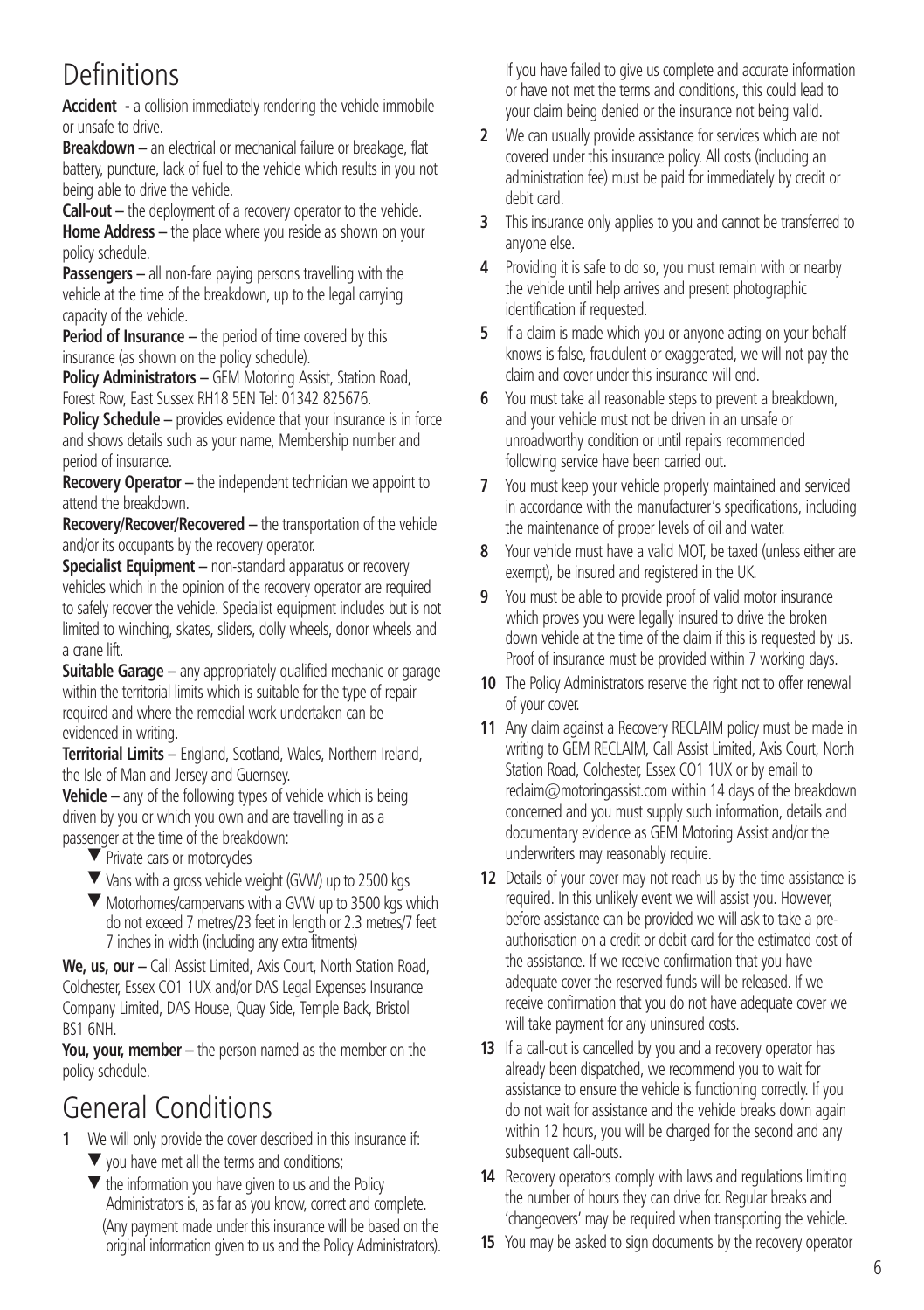which relates to the service being provided. Whilst you are not required to sign documents, failure to do so may result in further services being denied. Please do not sign any documents until you have read and understood the content in full.

- **16** Any emergency repairs undertaken at the roadside by recovery operators cannot be guaranteed and in some cases, will not be attempted. Due to the nature of roadside assistance it is not always possible for recovery operators to accurately diagnose the fault with the vehicle or state whether the vehicle is in a roadworthy condition or otherwise safe to drive. Recovery operators are not instructed to conduct vehicle health inspections.
- **17** The transportation of domestic animals will be at the discretion of the recovery operator. We will endeavour to help arrange alternative transport but you will need to pay for this service immediately by credit or debit card.
- **18** Regardless of circumstances, we will not be held liable for any costs incurred if you are unable to make a telephone connection to us on any numbers provided. If you are unable to make a connection on any of the numbers provided, please call 01603 327180.
- **19** In the event you use the service and the claim is subsequently found not to be covered by the policy you have purchased, we reserve the right to reclaim any monies from you in order to pay for the uninsured service.
- **20** We will not pay for any costs or expenses that are not directly covered by the terms and conditions. For example, we will not pay for any loss of earnings as a result of a claim.

### General Exclusions

Your Insurance does **not** cover the following:

- **1** The recovery of the vehicle and passengers if repairs can be carried out at or near the breakdown location within the same working day. If vehicle and/or passenger recovery is required we will only recover to one address in respect of any one breakdown.
- **2** The cost of any parts, components or materials used to repair the vehicle.
- **3** Any costs or expenses for any service, not authorised by the Rescue Control Centre prior to being incurred. **This exclusion does not apply if your service is Recovery RECLAIM, unless you are arranging alternative travel or emergency overnight accommodation.**
- **4** Any costs incurred to attend the vehicle due to faults with electric windows, sun roofs, broken windows/windscreens or locks not working which prevent the vehicle from being parked securely, unless the fault occurs during the course of a journey and your safety is compromised.
- **5** Assistance following a fire, other than minor electrical fires contained within the engine bay. Extensive damage caused by fire should be reported to your motor insurer.
- **6** Any recovery charges apart from recovery to the nearest suitable garage if the vehicle breaks down at your home address or within a quarter of a mile of your home address.
- **7** Any costs or expenses if the vehicle has been used (from the time you purchased it) for private hire, public hire, hire, courier, racing, rallying, off-roading, pacemaking or in any contest or speed trial or any practice of these activities or rigorous reliability testing.
- **8** The cost of specialist equipment, specialist recovery vehicles, or a recovery further than 10 miles from the scene of the breakdown if the vehicle is immobilised due to snow, mud, sand, water, ice, or a flood.
- **9** Any costs or expenses if the vehicle is outside the eligibility as shown in the Definitions.
- **10** Any cost or expense recoverable under any other insurance policy that you may have.
- **11** Any cost or expense in excess of £70 in respect of incorrect fuel being used in your vehicle.
- **12** Any cost or expense in excess of a 10 mile recovery in respect of an accident, vandalism, theft or you have had your keys stolen or they are lost or they are locked in the vehicle.
- **13** Any damage or loss to the vehicle or its contents caused by the recovery operator. It is your responsibility to ensure personal possessions are removed prior to the vehicle being recovered.
- **14** Nothing in this policy limits our liability for death or personal injury caused by the negligence of us or our employees or for any liability which may not lawfully be limited or excluded. This policy is not a motor liability insurance policy within the meaning of Part VI of the Road Traffic Act 1988.
- **15** The repair or recovery of your vehicle at or from the premises of a motor trader or repairer.
- **16** Repair and labour costs other than an hour's labour where appropriate at the breakdown location.
- **17** The attendance or recovery of any vehicle being used under trade plates or which we believe has just been imported or purchased at auction.
- **18** Recovery of a broken down vehicle used to assist with a commercial activity. For example, this policy will not pay for vehicles to be transported on behalf of motor traders, motor repairers, salvage agents or vehicle transportation companies.
- **19** Any results of war, invasion, act of foreign enemy, hostilities (whether war be declared or not), civil war, riot, rebellion, revolution, military or usurped power.
- **20** Direct or indirect loss, damage or liability caused by, contributed to or arising from:
	- $\blacktriangledown$  ionising radiation or contamination from any radioactive nuclear fuel, or from any nuclear waste from burning nuclear fuel;
	- $\blacktriangledown$  the radioactive, toxic, explosive or other dangerous property of any explosive nuclear assembly or nuclear part of that assembly; or
	- $\blacktriangledown$  pressure waves caused by aircraft and other flying objects; or
	- $\blacktriangledown$  the result of an interplanetary coronal mass ejection.
- **21** Any liability, loss or damage arising directly or indirectly from acts of terrorism, as defined in the UK Terrorism Act 2000.
- **22** Anyone named on the policy schedule travelling as a passenger in a vehicle which is not owned by a person named on the policy schedule.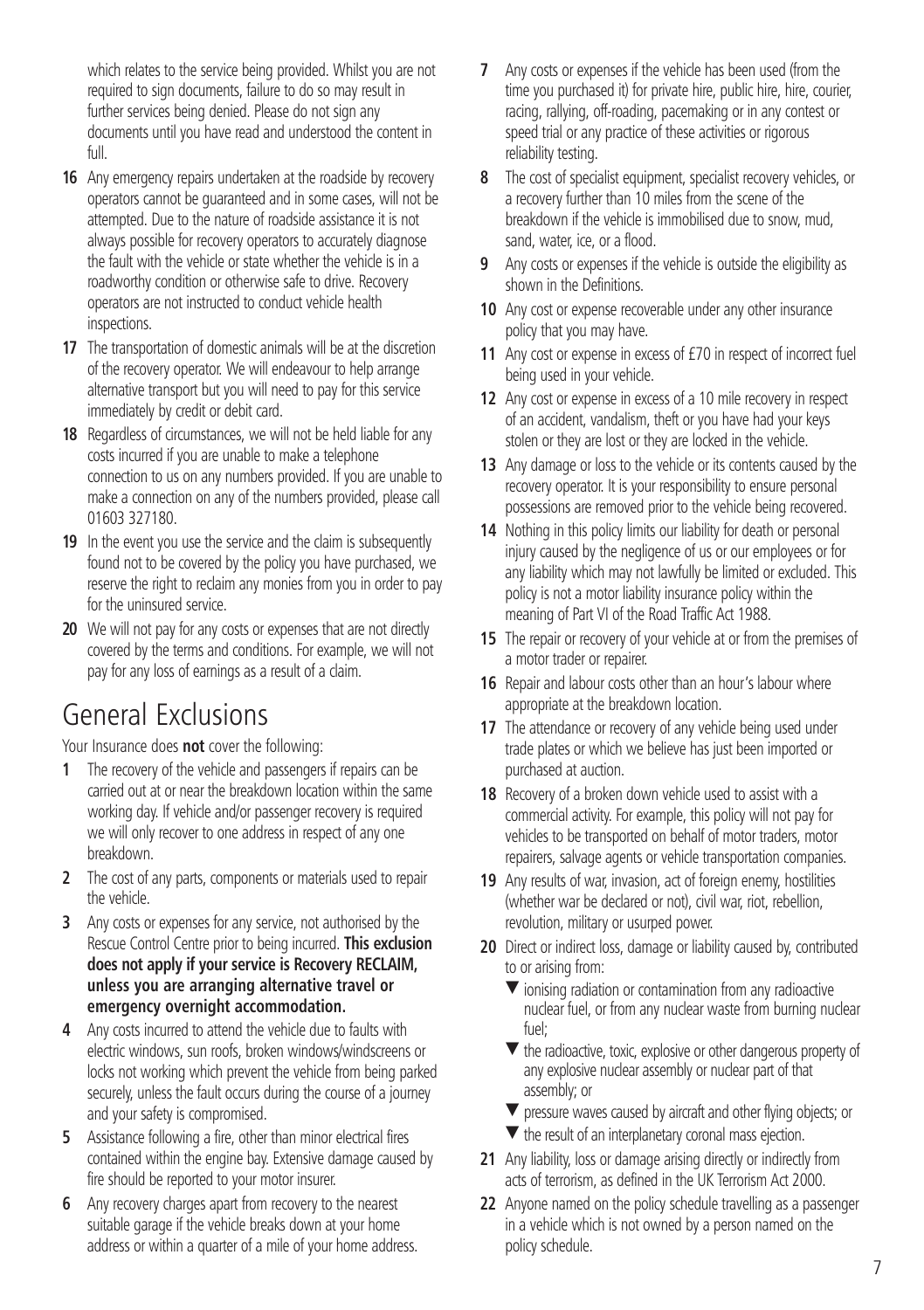- **23** Any breakdown which occurred before the policy commenced.
- **24** Vehicles which are broken down at the time of and/or the place of purchase.
- **25** Costs incurred in addition to a standard call-out and recovery further than 10 miles where service cannot be undertaken at the roadside because the vehicle is not carrying a roadworthy spare wheel, aerosol repair kit, appropriate jack or, the locking mechanisms for the wheels are not immediately available to remove the wheels. This exclusion does not apply to motorcycles, scooters or vehicles which have run flats, are not equipped to carry spare wheels or the aerosol repair kit cannot repair the breakdown.
- 26 The carriage of livestock or vehicles or trailers associated with such carriage.
- **27** Any subsequent call-outs for any symptoms related to a claim which has been made within the last 28 days, unless the vehicle has been fully repaired at a suitable garage, declared fit to drive by the recovery operator or is in transit to a pre-booked appointment at a suitable garage.
- **28** Any cost that would have been incurred if no claim had arisen.
- **29** A request for service following any intentional or wilful damage caused by you to the vehicle.
- **30** Any cost or expense incurred as a result of your failure to comply with requests by us or the recovery operator concerning the assistance being provided.
- **31** Breakdowns caused by overloading the vehicle.
- **32** Claims totalling more than £15,000 in any one period of insurance.
- **33** Any costs or expenses if you already owe us money in respect of another claim made under this policy.

### Statement of Demands and Needs

This policy meets the demands and needs of persons wishing to ensure that they are covered in the event of a breakdown. As with any insurance, it does not cover all situations and you should read the Terms and Conditions to make sure that it meets your specific needs.

### Cancellation Rights

If we have reason to believe this policy is not being used in the spirit it was designed for or it becomes apparent there is a breakdown in the relationship between us and you, the Policy Administrators may cancel the policy by sending 7 days notice to your home address. In such situations, providing no claim has been made, the Policy Administrators will refund the unexpired portion of your premium.

You may cancel this insurance without giving a reason, by writing to the Policy Administrators within the first 14 days of the policy, or (if later), within 14 days of you receiving the Terms and Conditions and your policy schedule. This is known as the cooling off period. If you cancel your policy within the 14-day cooling off period and have not used our service, you will be entitled to a full refund of the premium paid. If you cancel your policy within the 14-day cooling off period and have used our service you will not be eligible to a refund.

If you cancel your policy after the 14-day cooling off period you will not be entitled to a refund or credit.

Please contact the Policy Administrator should you wish to discuss cancelling your policy.

### Our Promise to You

We aim to provide a high standard of service. Please telephone us if you feel we have not achieved this and we will do our best to rectify the problem immediately.

### Complaints Procedure

Any complaint you have regarding your claim should be addressed to us at the following address:

Customer Services, Call Assist Limited, Axis Court, North Station Road, Colchester, Essex CO1 1UX.

Or by telephoning: 01206 771788.

Or by emailing customerservices  $\oslash$  call-assist.co.uk

Please include the details of your policy and in particular your membership number, to help your enquiry to be dealt with speedily.

We promise to:

- acknowledge your complaint within five working days of receiving it;
- have your complaint reviewed by a senior member of staff;
- tell you the name of the person managing your complaint when we send our acknowledgement letter; and
- respond to your complaint within 20 working days. If this is not possible for any reason, we will write to you to let you know when we will contact you again.

If we have given you our final response and you are still dissatisfied, or more than 8 weeks have passed since we received your original complaint you may be able to ask The Financial Ombudsman Service to review your case. The Financial Ombudsman Service can be contacted at the following address:

The Financial Ombudsman Service, Exchange Tower, London E14 9SR.

Or by telephoning: 0800 023 4567 (free from landlines) or 0300 123 9 123 (free from some mobile phones).

Website: www.financial-ombudsman.org.uk

### Policy Administrator, Insurer and Service Provider

The policy is administered by GEM Motoring Assist which is a trading name of The Guild of Experienced Motorists, a road safety association founded in 1932. Registered office and correspondence address: Station Road, Forest Row, East Sussex RH18 5EN. GEM Motoring Assist is a trading name of The Guild of Experienced Motorists, Financial Services Register number 312480 and is authorised and regulated by the Financial Conduct Authority (FCA).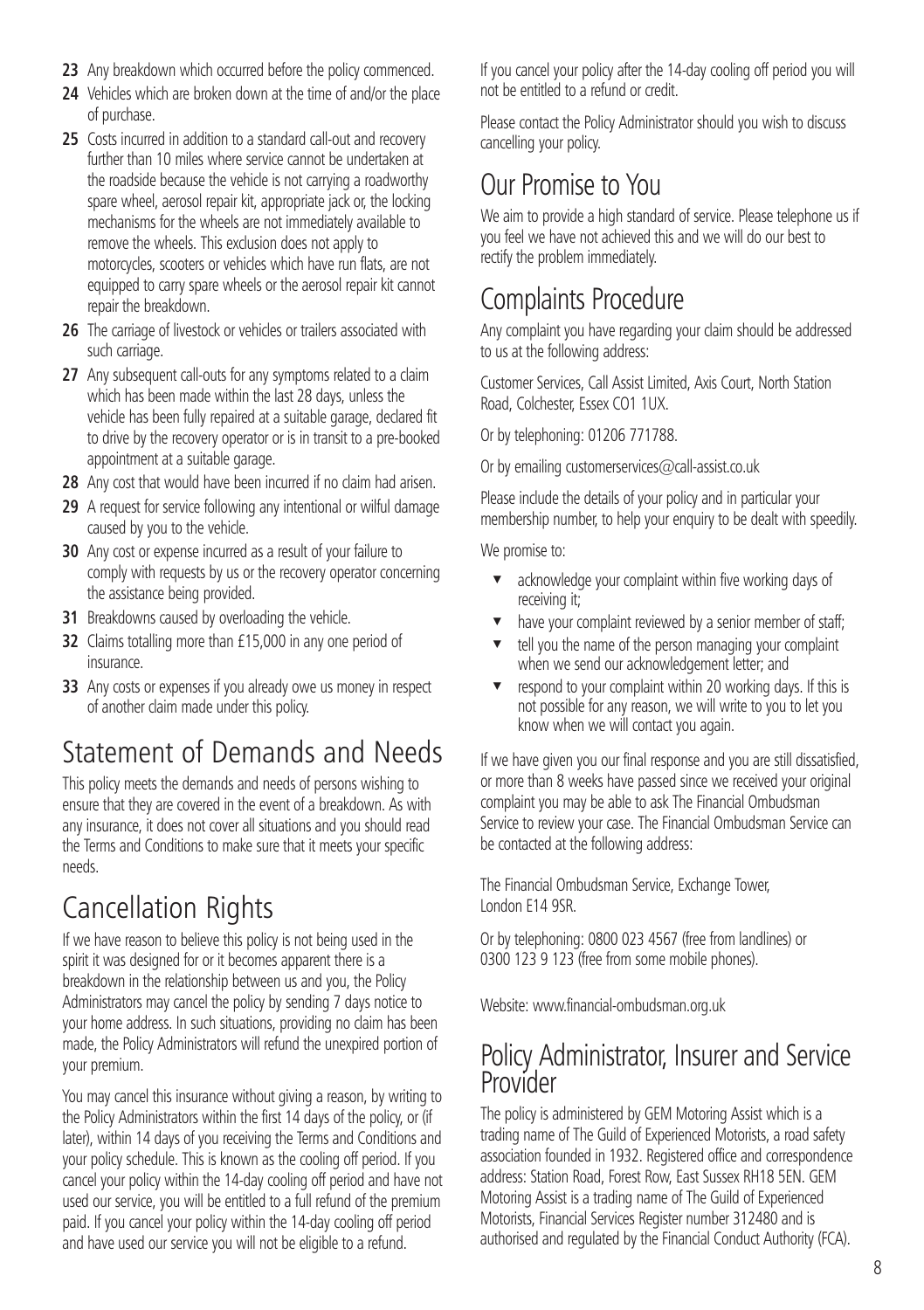The policy is underwritten by DAS Legal Expenses Insurance Company Limited. Registered in England and Wales. Registered Company Number: 103274. Registered office address: DAS House, Quay Side, Temple Back, Bristol BS1 6NH. DAS Legal Expenses Insurance Company Limited, Financial Services Register number 202106 is authorised by the Prudential Regulation Authority and regulated by the Financial Conduct Authority and the Prudential Regulation Authority.

The service is provided by Call Assist Limited. Registered in England and Wales. Registered Company Number: 3668383. Registered office address: Axis Court, North Station Road, Colchester, Essex CO1 1UX. Authorised and Regulated by the Financial Conduct Authority, Financial Services Register number 304838.

### Financial Services Compensation Scheme

We are covered by the Financial Services Compensation Scheme (FSCS). You may be entitled to compensation from the scheme if we cannot meet our obligations. This depends on the type of business and the circumstances of the claim. For claims against the insurers, 90% of the insurance claim is covered, with no upper limit. For compulsory classes of insurance, insurance arranging is covered for 100% of the claim, without any upper limit.

Further information about the compensation scheme arrangements is available from the FSCS by telephoning 0800 678 1100 or by visiting www.fscs.org.uk

### Call Recording

To help us to provide a first class service your calls will be recorded for training and monitoring purposes.

### Your Personal Data

The Policy Administrators (defined in the policy wording as GEM Motoring Assist) collect and maintain personal data in order to administer this policy. For their Privacy Policy please follow this link www.motoringassist.com/privacy-policy.

We (defined in the policy wording as Call Assist Ltd) collect and maintain personal data in order to provide the service detailed within this policy wording.

This policy is underwritten by DAS Legal Expenses Insurance Company Limited who are part of the DAS group of companies and who acts as independent Data Controller in its own right. Its purpose for collecting, using, sharing, transferring and storing your personal data differs from our purposes. For their Privacy Policy please follow this link - www.das.co.uk/privacy-policy.

Please note that all personal data that is held by the Data Controllers is safeguarded with appropriate levels of security and in accordance with prevailing Data Protection Legislation which includes the Data Protection Act 2018, the General Data Protection Regulation (EU) 2016/679 (the GDPR) and all other applicable laws, in addition to any successor or replacement legislation relating to the processing of personal data.

#### Full Privacy Policy

The details provided here are only a summary of how we are processing your personal data. For our full Privacy Policy please follow this link - www.call-assist.co.uk/privacy-policy.

Enquiries in relation to personal data held by us should be directed to the Data Protection Officer, Call Assist Ltd, Axis Court, North Station Road, Colchester, Essex CO1 1UX or by emailing DPO@callassist.co.uk.

#### Sharing Your Personal Data

We will only share your personal data in the following circumstances:

- it has been authorised by you;
- <sup>t</sup> it is with regulatory bodies, including but not limited to the Financial Conduct Authority ("FCA"), the Isle of Man Financial Services Authority ("FSA"), and the Financial Services Commission ("FSC");
- $\bullet$  it is with fraud prevention and credit reference agencies;
- it is required by law;
- <sup>t</sup> it is being provided to recovery operators or other suppliers as required to fulfil our contractual and legal obligations in this policy wording. In these circumstances, your personal data will be limited to the minimum ordinarily required for service provision. Additionally, these suppliers will only be able to use your personal data to provide the specific services described in this policy.

#### Your Rights

Under the terms of Data Protection Legislation, you have a number of rights in relation to personal data we hold about you:

- $\bullet$  the right to ask for a free copy of any personal data we hold about you;
- $\bullet$  the right to ask for correction of any inaccurate personal data held;
- object to the use of your personal data for direct marketing;
- withdraw any permission you have previously given to us to process your personal data;
- **v** complain to the Information Commissioner's Office if you are not satisfied with our use of your personal data;
- ask for your personal data to be deleted from our system/database. Please note that there are times when we will not be able to delete your data. This may be as a result of us fulfilling our legal and regulatory obligations, or where there is a minimum statutory period of time for which we have to keep your personal data. If we are unable to fulfil a request, we will always let you know our reasons.

Should you wish to exercise any of your rights under the Data Protection Legislation, please direct your enquiry to the Data Protection Officer, Call Assist Ltd, Axis Court, North Station Road, Colchester, Essex CO1 1UX; email DPO@call-assist.co.uk.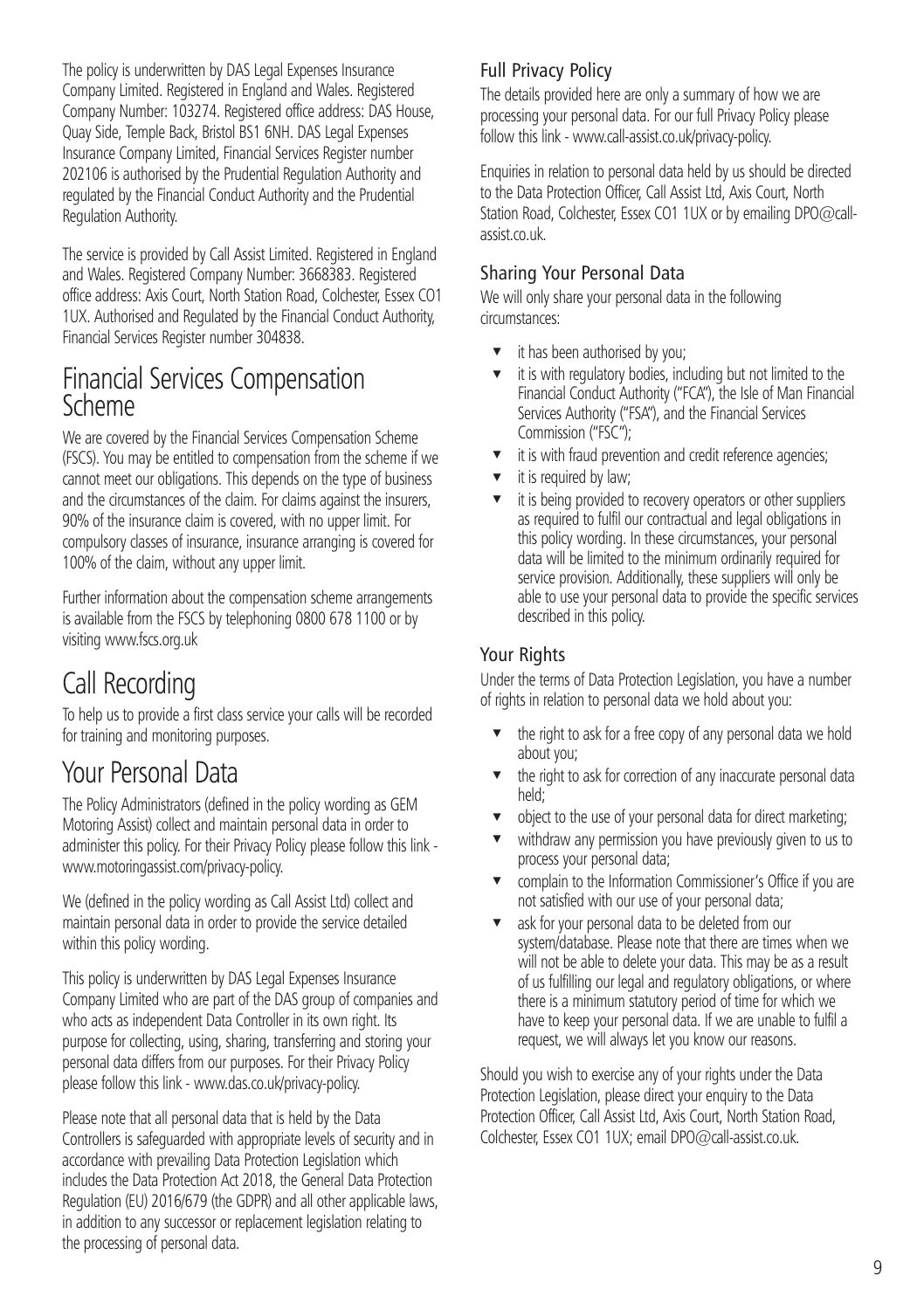#### Collecting Your Personal Data

We will collect a variety of information about you including your personal data such as your name, address, contact details and date of birth.

We receive your personal data from GEM Motoring Assist as part of our business contract with them and from a number of different sources for example: publicly available sources such as social media and networking sites; third party databases available to the insurance industry; and firms, loss adjustors and/or suppliers appointed in the process of handling a claim.

#### Using Your Personal Data

The main reason we process your personal data is to manage your policy which may include handling a claim or issuing documentation to you.

We will also use your personal data where we feel there is a justifiable reason for doing so for example: to collect information regarding your past policies; carry out research and analysis (including profiling); and record and monitor calls.

#### Keeping Your Personal Data

Your personal data is considered to be an important asset to us, and as such, we make every effort to ensure the necessary measures are in place to prevent unauthorised or inappropriate access, use, modification, disclosure or destruction.

Measures we take to keep your data secure include, but are not limited to:

- making regular backups of files;
- protecting file servers and workstations with virus scanning software;
- using a system of passwords so that access to data is restricted;
- allowing only authorised staff into certain computer areas:
- using data encryption techniques to code data when in transit;
- ensuring that staff are only given sufficient rights to any systems to enable them to perform their job function.

#### Use and Storage of Your Personal Data

We will retain your personal data for a maximum of seven years from the end of the insurance relationship with Call Assist Ltd, in line with our legal and regulatory requirements. In any situation where the retention period is longer, we will inform you of this.

Where possible, we will anonymise or remove your personal data that is no longer required for the purpose(s) for which it was obtained.

Your personal data may be transferred to, stored or processed outside the European Economic Area (EEA) - see our online Privacy Policy for full details. We will not transfer your personal data outside the EEA unless it is to a country which is considered to have equivalent data protection laws or where we have taken all reasonable steps to ensure the recipient company has suitable standards in place to protect it.



Station Road, Forest Row East Sussex, RH18 5EN T: 01342 825676 E: info@motoringassist.com

#### **www.motoringassist.com**

GEM Motoring Assist is a trading name of The Guild of Experienced Motorists, a road safety organisation founded in 1932, which is authorised and regulated by the Financial Conduct Authority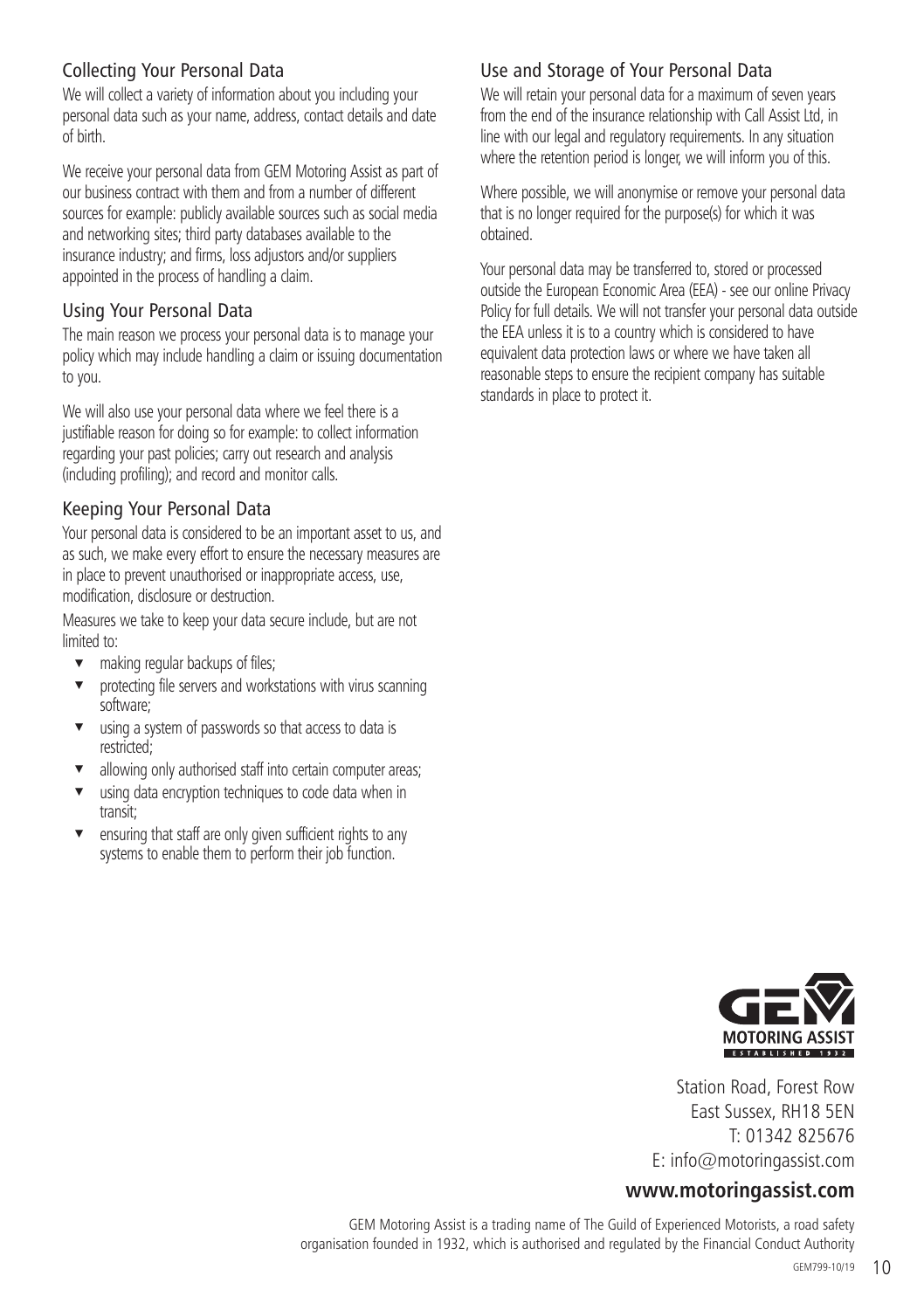### **General Terms of Club Membership**

- **1.** GEM Motoring Assist is an Association (club) governed by membership rules which are available on request.
- **2.** Membership benefits and services, including GEM breakdown cover are only available to members whose annual Club Membership subscription is fully paid.
- **3.** GEM Motoring Assist reserves the right to refuse membership if the applicant has been disqualified from driving during the previous five years.
- **4.** It is a requirement for members to notify the Chief Executive immediately if they are disqualified from driving for any reason. GEM Motoring Assist reserves the right to cancel membership if a member is disqualified from driving.
- **5.** You may cancel Club Membership at any time. If cancelled within the first 14 days after the membership start date and you have not used our service you will be entitled to a full refund. If cancelled after this date there will be no refund or credit.
- **6.** All named members under each membership must reside at the same address.
- **7.** Annual Club Membership fees must be paid on or before the date of renewal otherwise membership, Membership benefits and services, including breakdown cover, will be automatically cancelled.
- **8.** The terms of membership that apply are those that are current at the time of renewal.
- **9.** Members must notify any change of address immediately.
- **10.** Personal data is held in accordance with the Data Protection Act 2018. You can find our Privacy Policy at www.motoringassist.com/privacy-policy
- **11.** Any questions or complaints in relation to membership should be sent to:

**GEM Motoring Assist, Station Road, Forest Row, East Sussex RH18 5EN** Or via email to: **enquiries@motoringassist.com**